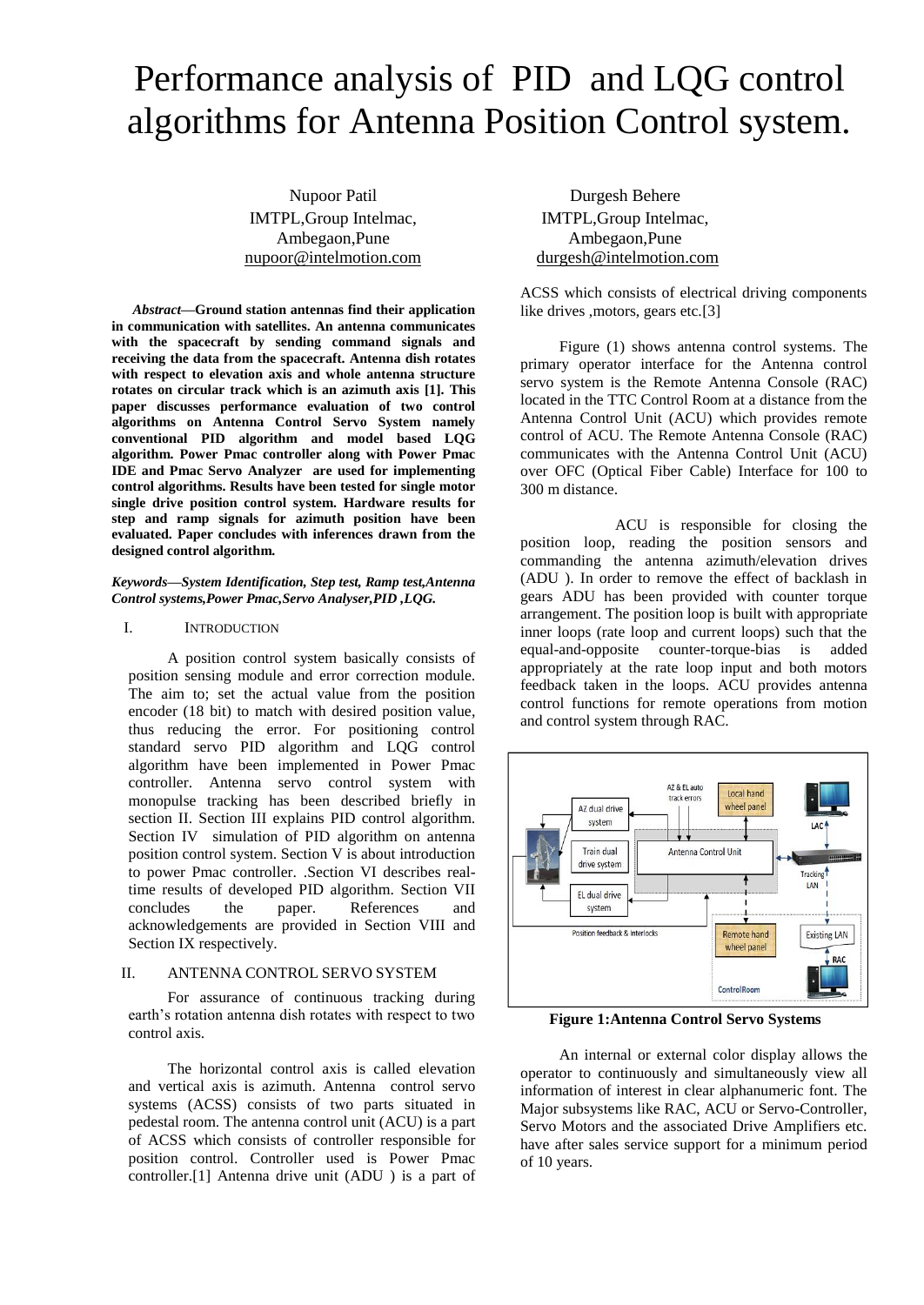## III. PID CONTROL ALGORITHM

Power PMAC computes a very basic proportional + integral + derivative feedback algorithm with two feedforward terms. It does not include the polynomial filters and non-linearities of the standard servo algorithm. It executes significantly faster than the standard servo algorithm, so is typically selected when high update rates are required, but the plant dynamics are relatively simple<sup>[2]</sup>.



**Figure 2:PID control algorithm in power pmac**

The PID feedback filter consists of proportional ("P"), integral ("I"), and derivative ("D") terms, each with its own contribution to the control effort. They operate on position (following) error and actual velocity values. The magnitude of the position error, computed as the difference between the net desired position and net actual position values, is limited to the value of Motor[x].Servo.MaxPosErr.

The proportional gain term Motor[x].Servo.Kp provides the basic corrective action for position errors, providing a control effort proportional to the size of the position (following) error to try to reduce the error. Proportional gain alone acts like a spring, and the magnitude of the proportional gain term is the "spring constant"; the higher this gain term, the stiffer the spring action. Note that without another term to provide a damping effect, either one of the velocity-feedback gains or feedback terms within a velocity-mode drive, proportional gain alone cannot provide the required stability[4].

The velocity feedback (derivative) gain terms Motor[x].Servo.Kvfb and Motor[x].Servo.Kvifb yield a "damping" effect by providing a contribution to the control effort proportional to the actual velocity acting against that velocity. In this respect they act much like a "dashpot" or the shock absorber of a vehicle's suspension (and the proportional gain term acts as the suspension's spring). The higher the derivative gain, the heavier the damping action.

The integral gain term Motor[x].Servo.Ki provides for correction against steady-state errors caused by such effects as friction, gravitational loads, cutting loads, and analog offsets[5]. The integral gain term controls how fast the position error integrator term "charges up" and "discharges"; the higher the gain, the faster it acts.

Because a feedback filter is error driven, it is necessary that there be an error between the commanded and actual positions before it takes any action. The actions of feedforward, on the other hand, are dependent only on the commanded trajectory, and therefore do not require errors to cause action. The basic idea of feedforward is to directly apply your best estimate of the control effort needed to execute the commanded trajectory, without waiting for position errors to build up. The feedback terms then only need to respond to the errors in this estimate, which are typically quite small[3].

In a well-tuned system with low external loads, over 95% of the control effort can come from the feedforward terms, with the feedback terms just providing small corrections for disturbances and imperfections in the estimate. Power PMAC's basic PID algorithm has velocity and acceleration feedforward terms.

# IV. LQG CONTROL ALGORITHM

In [control theory,](https://en.wikipedia.org/wiki/Control_theory) the linear–quadratic– Gaussian (LQG) control problem is one of the most fundamental [optimal control](https://en.wikipedia.org/wiki/Optimal_control) problems. It concerns [linear systems](https://en.wikipedia.org/wiki/Linear_system) driven by [additive white](https://en.wikipedia.org/wiki/Additive_white_Gaussian_noise)  [Gaussian noise.](https://en.wikipedia.org/wiki/Additive_white_Gaussian_noise) The problem is to determine an output feedback law that is optimal in the sense of minimizing the expected value of a quadratic [cost](https://en.wikipedia.org/wiki/Cost_functional) criterion. Output measurements are assumed to be corrupted by Gaussian noise and the initial state, likewise, is assumed to be a Gaussian random vector.



**Figure 3:LQG Control algorithm in power pmac**

Under these assumptions an optimal control scheme within the class of linear control laws can be derived by a completion-of-squares argument[.\[1\]](https://en.wikipedia.org/wiki/Linear%E2%80%93quadratic%E2%80%93Gaussian_control#cite_note-astrom-1) This control law which is known as the LQG controller, is unique and it is simply a combination of a [Kalman](https://en.wikipedia.org/wiki/Kalman_filter)  [filter,](https://en.wikipedia.org/wiki/Kalman_filter) i.e. a linear–quadratic state estimator (LQE), together with a [linear–quadratic regulator](https://en.wikipedia.org/wiki/Linear-quadratic_regulator) (LQR). The [separation principle](https://en.wikipedia.org/wiki/Separation_principle) states that the state estimator and the state feedback can be designed independently[6].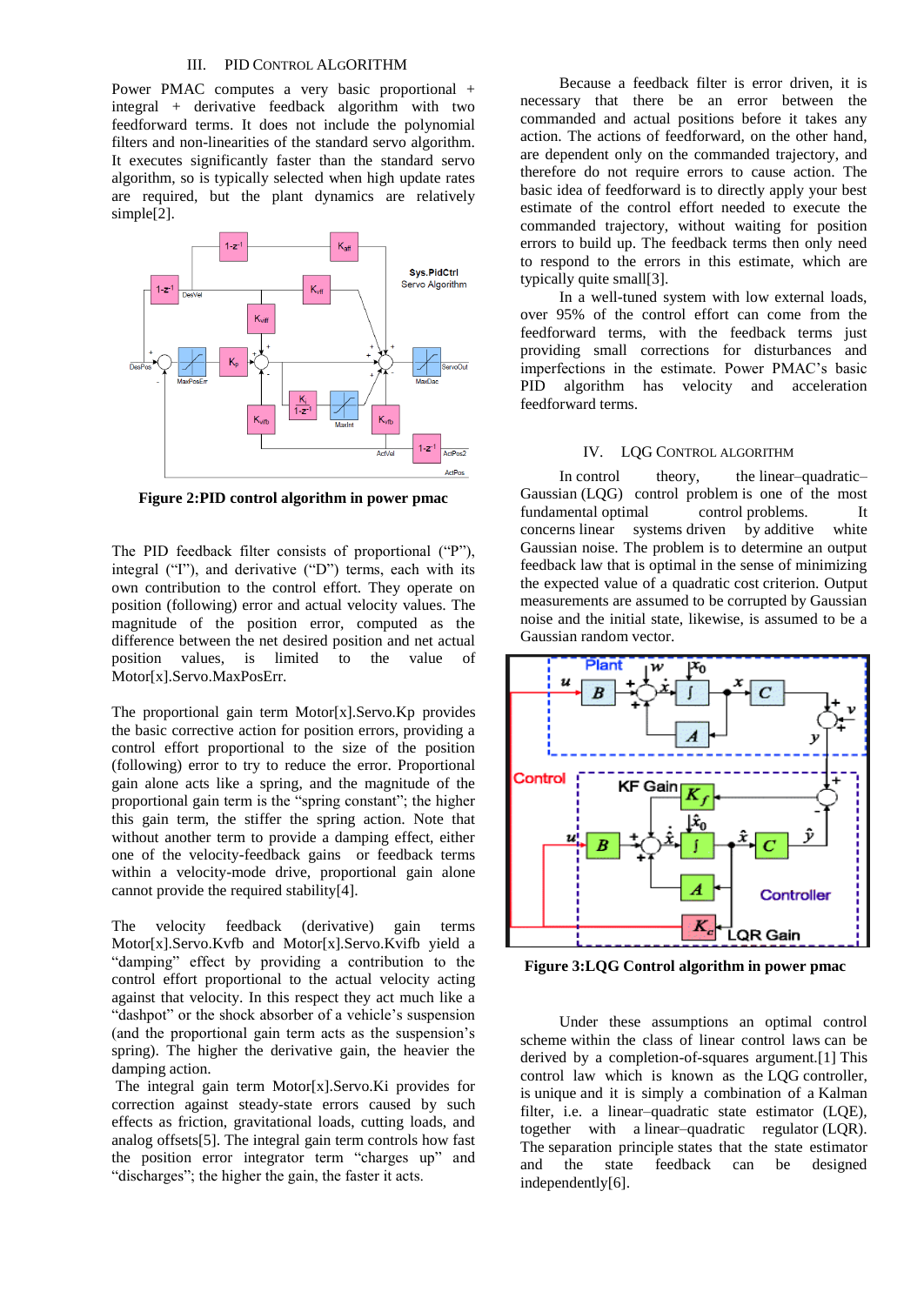Let us consider a flexible structure with LQG compensator .The noises V and W are uncorrelated where V is process noise with intensity V and W is measurement noise with intensity W.

$$
V = E{V.V}^T
$$
 ... (1)  
M = E{W.W}^T (2)

$$
W = E\{W.W^T\} \qquad \qquad \dots (2)
$$

The task is to determine the controller gain Kf and estimator gain Kc such that the performance index

$$
J^{2} = E\{ (x^{T}Qx + U^{T}Ru)dt \}
$$
 ... (3)

is minimal.

R is positive definite input weight matrix

Q is positive semi definite state weight matrix

The minimal of J is obtained for the feedback  $u = -KpX$ where gain matrix

 $K_p = B<sup>T</sup>S$ 

is obtained from solution of 'S' of controller algebraic Riccati equation (CARE) given by

$$
ATS + SA - SBBTS + Q = 0
$$
 ... (4)

The optimal estimator gain is given by

$$
K_{c=}PC^{T} \qquad \qquad \ldots (5)
$$

P is solution of Estimator Algebraic Riccati Equation (FARE) given by

$$
A^{T}P + AP - PCC^{T}P + V = 0 \dots (6)
$$

LQG control applies to both [linear time-invariant](https://en.wikipedia.org/wiki/LTI_systems)  [systems](https://en.wikipedia.org/wiki/LTI_systems) as well as [linear time-varying systems,](https://en.wikipedia.org/wiki/Time-variant_system) and constitutes a linear dynamic feedback control law that is easily computed and implemented. I.e., the LQG controller itself is a dynamic system like the system it controls. Both systems have the same state dimension.

# V. POWER PMAC SERVO ANALYSER

Power PMAC Servo Analyzer is being developed as a comprehensive package that includes classical FFT-based frequency response model identification, the plant transfer function identification by frequency domain nonlinear curve fitting techniques and model based control design.[7]

Explicit Plant system modeling is an essential first step in the design of robust, high-performance closed-loop motion systems. The accuracy of the Plant model directly affects the behavior of the closed-loop system in terms of stability, speed of response (bandwidth), damping, and robustness to parameter changes. Among the several standard model identification methods, the frequency response function (FRF) identification is the most popular. With the measured frequency response function, the explicit transfer function of the plant can be obtained by frequency domain

nonlinear curve fitting technologies, which is the most difficult and key step in designing advanced control law for the closed-loop motion systems. In Power PMAC Servo Analyzer, the FFT-based frequency response function is measured and estimated through a chirp or a random signal excitation applied to the closed loop state. With corresponding data gathered from Power PMAC, the cross power spectrum between the input and output signals and the auto-power spectrum of the input signal are calculated from FFT, and then the ratio of the cross power spectrum over the auto-power spectrum is used to estimate the frequency response function between the input and output signals

#### VI. SIMULATION RESULTS

Two control algorithms have been tested for single motor single drive feedback system .Position encoder used is 18 bit that is 13 bit single turn and 8 bit multi turn. Figure (4) displays step response for 0.5 deg step for PID controller. It was observed that for PID algorithm there is an overshoot of 19%,damping ratio is 0.46,rise time is 64.2 msec and settling time is almost 300msecs.



Figure (5) shows step response for 0.5 deg step with LQG control algorithm. It can be seen that there is an overshoot of 4.33%, damping ratio is 0.699,rise time of 38.96 msecs, settling time is 66 msecs.[8]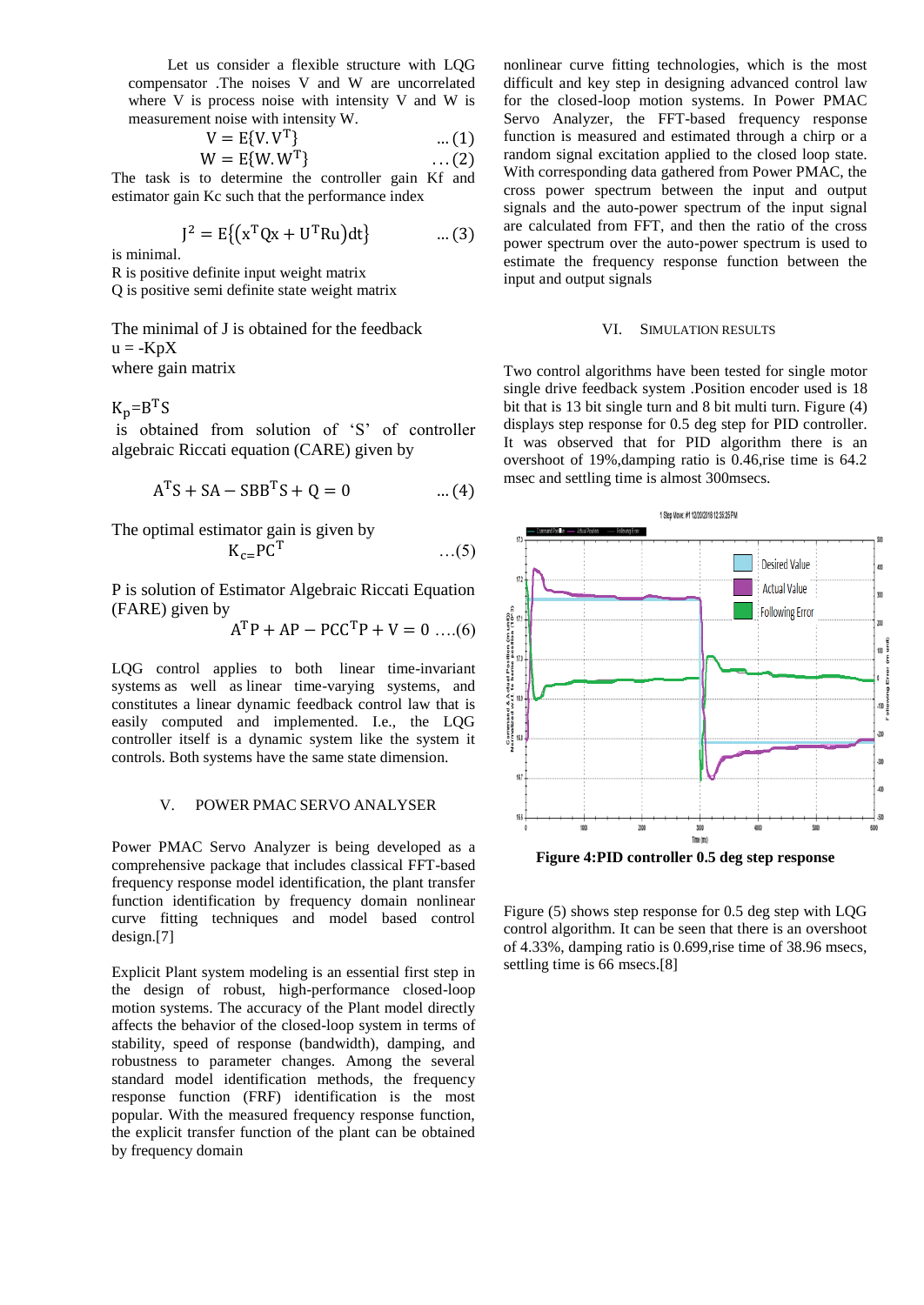

**Figure 5: LQG controller 0.5 deg step response**

Figure shows the ramp response for 10 deg step for PID algorithm. It can be seen that the RMS following error is 133.64 counts. Error value in degrees is 0.18.[9]



Figure shows ramp response for 10 degree step for LQG algorithm. It can be seen that RMS value of following error 16.03 counts. Error value is degrees is 0.021.



Table (1) and (2) describes the statistics of performance of two control algorithms on antenna control servo systems.<sup>[10]</sup>

**Table 1:Step response evaluation statistics**

| Parameters       | $PID$ 0.5 | LQG   | <b>PID</b> | LQG 1  |
|------------------|-----------|-------|------------|--------|
|                  | deg       | 0.5   | deg        | Deg    |
|                  |           | deg   |            |        |
| $Overshoot(\%)$  | 19.67     | 4.83  | 22.15      | 5.33   |
|                  |           |       |            |        |
| Damping          | 0.46      | 0.699 | 0.43       | 0.68   |
| Ratio            |           |       |            |        |
|                  |           |       |            |        |
| Rise time $(ms)$ | 64.20     | 98.6  | 53.77      | 41.18  |
| Settling<br>time | 364       | 66.74 | 270.29     | 110.13 |
| ms)              |           |       |            |        |

**Table 2: Ramp response statistics**

| Ramp       |    | PID <sub>1</sub> | $LQG_1$ | $PID_10$ | LQG              |
|------------|----|------------------|---------|----------|------------------|
| response   |    | deg              | deg     | deg      | $10 \text{ deg}$ |
| <b>RMS</b> |    | 14.35            | 614     | 133.64   | 16.03            |
| following  |    |                  |         |          |                  |
| error      | 1n |                  |         |          |                  |
| counts     |    |                  |         |          |                  |
| Error      | 1n | 0.01             | 0.008   | 0.18     | 0.021            |
| degrees    |    |                  |         |          |                  |

#### VII. CONCLUSION

ACSS has been tested for two control algorithms namely PID control algorithm and LQG algorithm. It has been shown that the LQG controller significantly outperformed the PID controller in terms of rise time, bandwidth, pointing precision, and pointing error . It be concluded that LQG control algorithm improves the accuracy by 8 to 10 times than that of conventional PID algorithm. However, requires costly modifications of the antenna hardware, and it should rather be addressed during the design process of a newly built antenna.

#### VIII. REFERENCES

- [1] W. Gawronski, Dynamics and Control of Strictures: A Modern Approach, New York, Springcr-Verlag, 1998.
- [2] Okumus H.I., Sahin E., Akyazi O., Antenna Azimuth Position Control with Classical PID and Fuzzy Logic Controllers. IEEE Transaction on Education, 2012.
- [3] Xuan L., Estrada J., Digiacomandrea J., Antenna Azimuth Position Control System Analysis and Controller Implementation. Term Project, 2009
- [4] W. Gawronski, "Modelling and Control of Antennas and Telescopes",Springer.
- [5] Power Pmac controller manual available at
- <http://www.deltatau.com/manuals/><br>W. Gawronski, C. S. Racho, and J<br>"Linear Quadratic Gaussian and [6] W. Gawronski, C. S. Racho, and J . A. Mellstrom "Linear Quadratic Gaussian and Fecdforward Controllers for the DSS-13 Antenna," TDA Progress Report No. 42-118, 1994.
- [7] Power Pmac servo analyzer user annual available at <http://www.deltatau.com/manuals/>
- [8] Evans W.R., Graphical Analysis of Control Systems. Transactions of the AIEE, 67, 547– 551, 1948.
- [9] Kalman R.E., On the General Theory of Control Systems. IRE Transactions on Automatic Control, 4, 3, 110, 1959. Abstract. Full Paper Published in